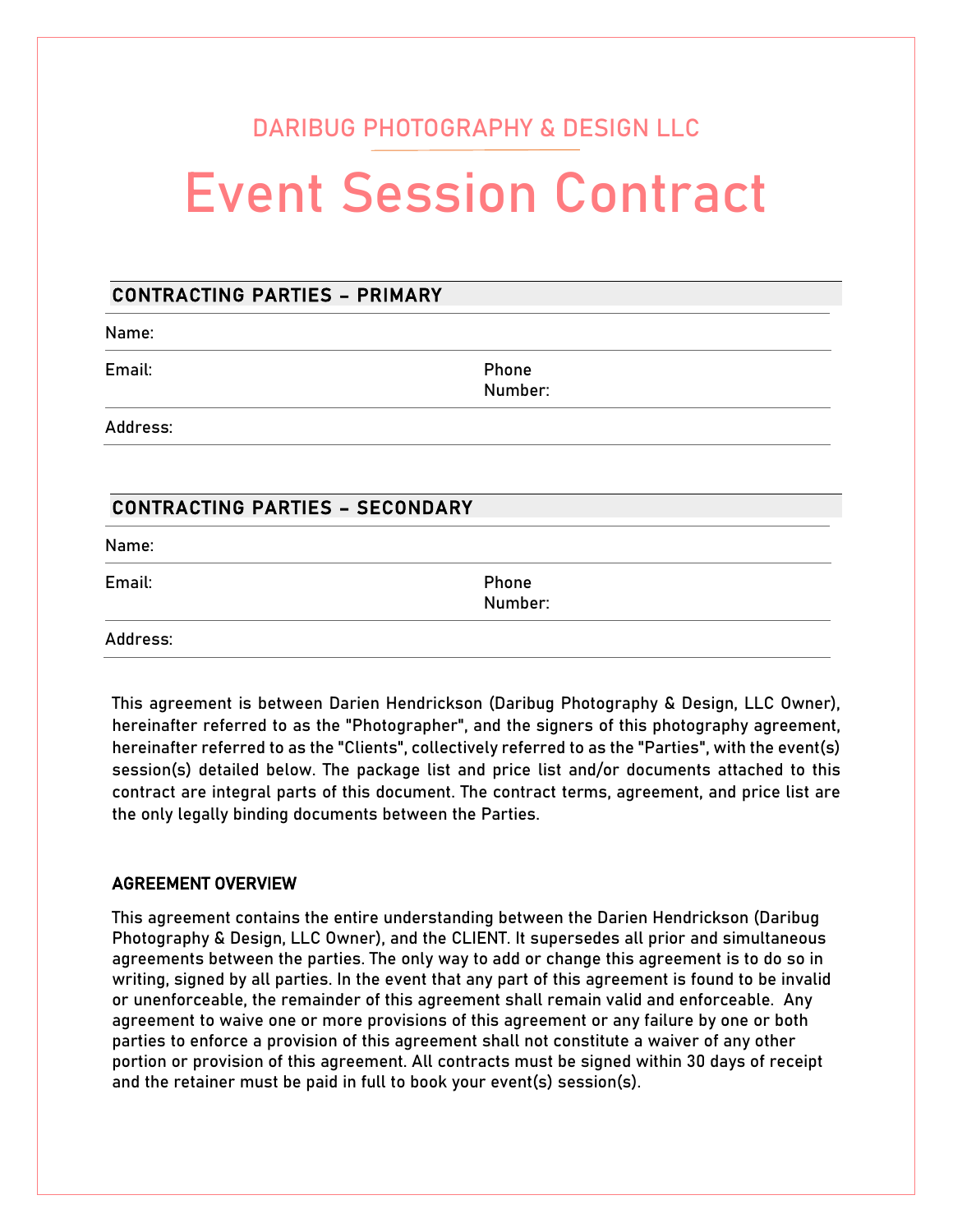| <b>EVENT INFORMATION</b>     |                    |  |
|------------------------------|--------------------|--|
| Event Venue #1:              |                    |  |
| <b>Event Date:</b>           | Start/End<br>Time: |  |
| Address:                     |                    |  |
| Event Day<br>Contact:        | Phone<br>Number:   |  |
| Event Venue #2:              |                    |  |
| <b>Event Date:</b>           | Start/End<br>Time: |  |
| Address:                     |                    |  |
| <b>Event Day</b><br>Contact: | Phone<br>Number:   |  |
| Event Venue #3:              |                    |  |
| <b>Event Date:</b>           | Start/End<br>Time: |  |
| Address:                     |                    |  |
| Event Day<br>Contact:        | Phone<br>Number:   |  |
|                              |                    |  |
| Event Venue #4:              |                    |  |
| Event Date:                  | Start/End<br>Time: |  |
| Address:                     |                    |  |
| <b>Event Day</b><br>Contact: | Phone<br>Number:   |  |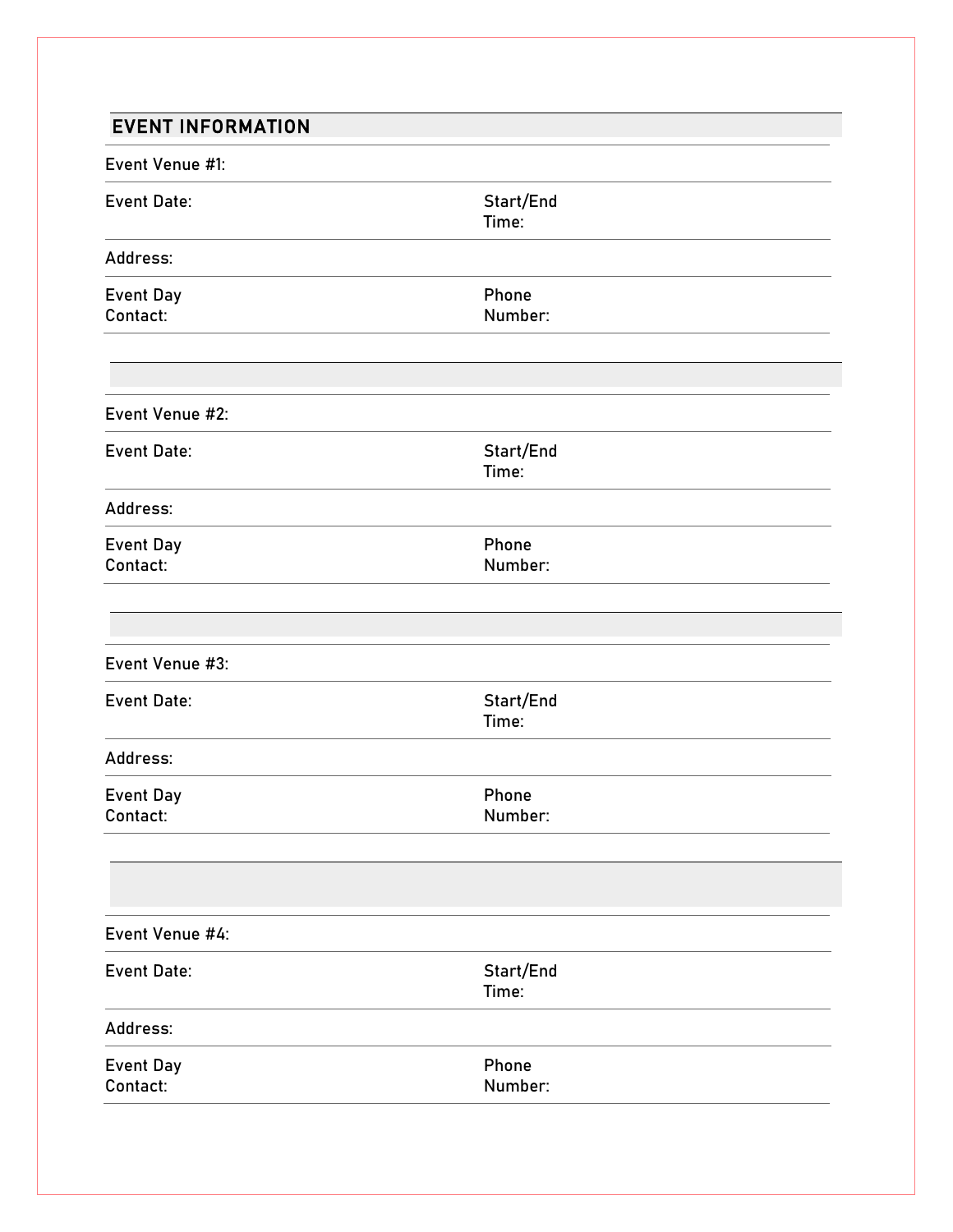| Start/End<br>Time: |  |
|--------------------|--|
|                    |  |
| Phone<br>Number:   |  |
|                    |  |
| Start/End<br>Time: |  |
|                    |  |
| Phone<br>Number:   |  |
|                    |  |
|                    |  |
| Start/End<br>Time: |  |
|                    |  |
| Phone<br>Number:   |  |
|                    |  |
|                    |  |
| Start/End<br>Time: |  |
|                    |  |
| Phone<br>Number:   |  |
|                    |  |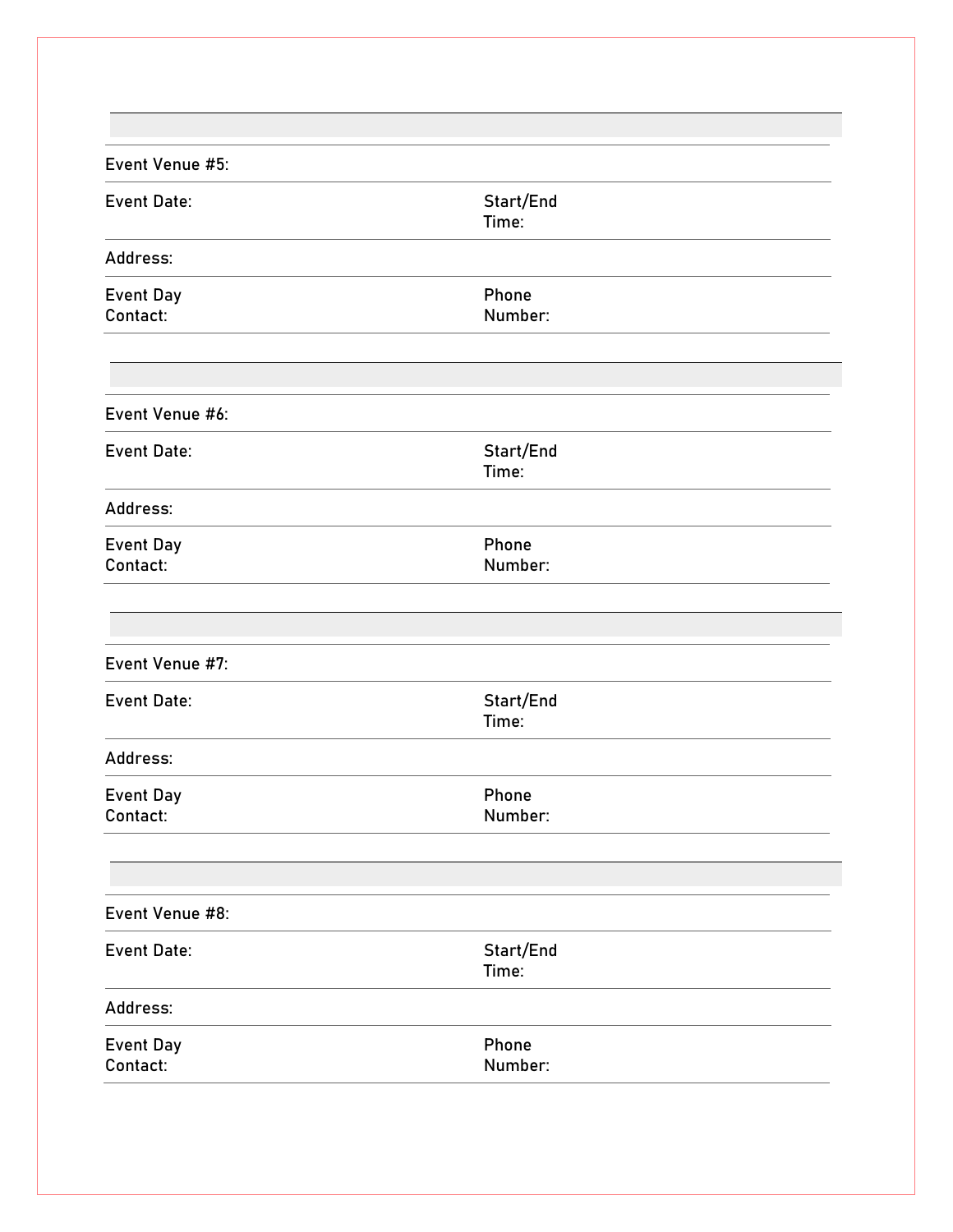| Event Venue #9:              |                    |  |
|------------------------------|--------------------|--|
| <b>Event Date:</b>           | Start/End<br>Time: |  |
| Address:                     |                    |  |
| <b>Event Day</b><br>Contact: | Phone<br>Number:   |  |
| Event Venue #10:             |                    |  |
| <b>Event Date:</b>           | Start/End<br>Time: |  |
| Address:                     |                    |  |
| <b>Event Day</b><br>Contact: | Phone<br>Number:   |  |
| Event Venue #11:             |                    |  |
| <b>Event Date:</b>           | Start/End<br>Time: |  |
| Address:                     |                    |  |
| <b>Event Day</b><br>Contact: | Phone<br>Number:   |  |
|                              |                    |  |
| Event Venue #12:             |                    |  |
| <b>Event Date:</b>           | Start/End<br>Time: |  |
| Address:                     |                    |  |
| <b>Event Day</b><br>Contact: | Phone<br>Number:   |  |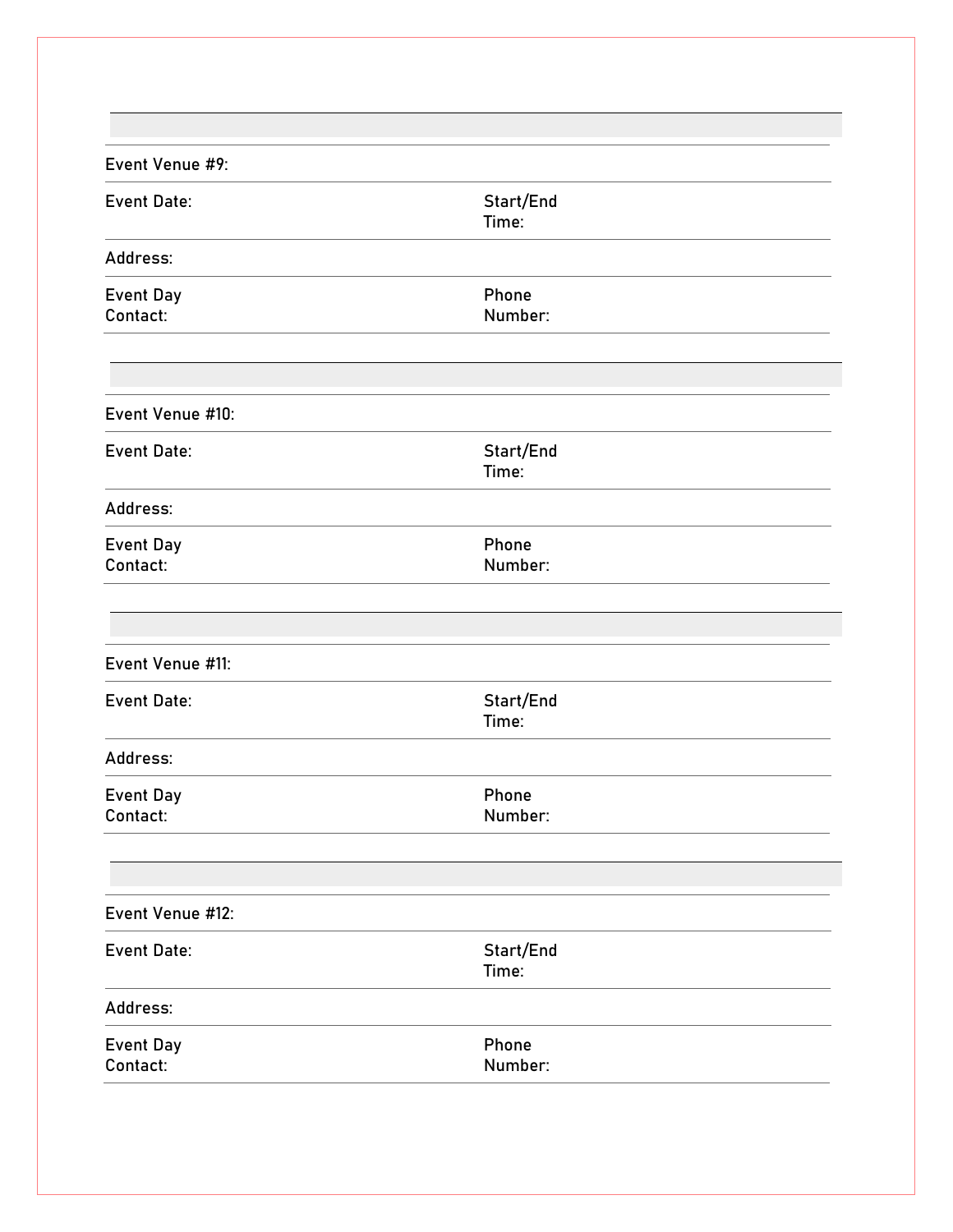| Event Venue #13:             |                    |  |
|------------------------------|--------------------|--|
| <b>Event Date:</b>           | Start/End<br>Time: |  |
| Address:                     |                    |  |
| <b>Event Day</b><br>Contact: | Phone<br>Number:   |  |
| Event Venue #14:             |                    |  |
| <b>Event Date:</b>           | Start/End<br>Time: |  |
| Address:                     |                    |  |
| <b>Event Day</b><br>Contact: | Phone<br>Number:   |  |
| Event Venue #15:             |                    |  |
| <b>Event Date:</b>           | Start/End<br>Time: |  |
| Address:                     |                    |  |
| <b>Event Day</b><br>Contact: | Phone<br>Number:   |  |
|                              |                    |  |
| Event Venue #16:             |                    |  |
| <b>Event Date:</b>           | Start/End<br>Time: |  |
| Address:                     |                    |  |
| <b>Event Day</b><br>Contact: | Phone<br>Number:   |  |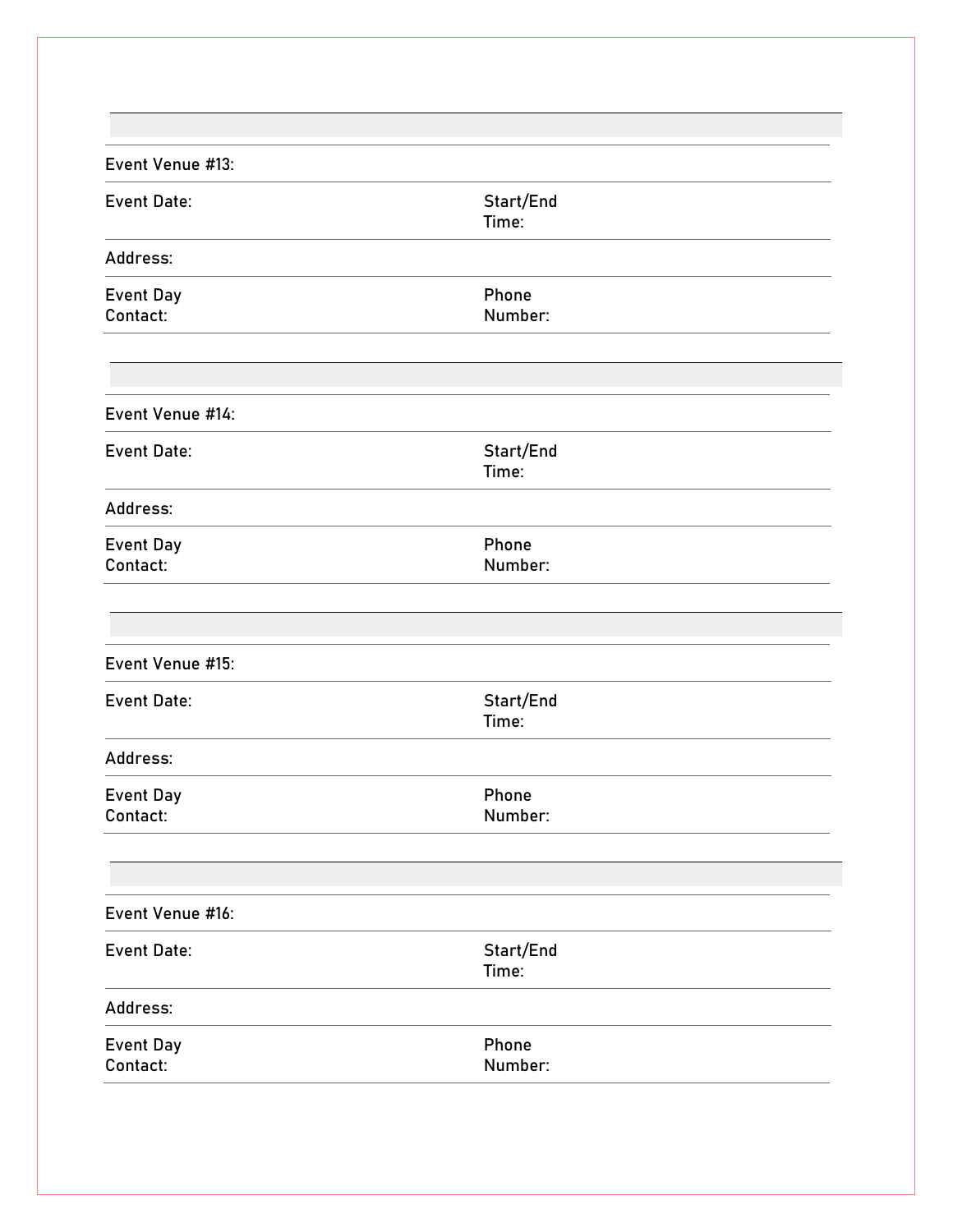| Event Venue #17:             |                    |  |
|------------------------------|--------------------|--|
| <b>Event Date:</b>           | Start/End<br>Time: |  |
| Address:                     |                    |  |
| <b>Event Day</b><br>Contact: | Phone<br>Number:   |  |
| Event Venue #18:             |                    |  |
| <b>Event Date:</b>           | Start/End<br>Time: |  |
| Address:                     |                    |  |
| <b>Event Day</b><br>Contact: | Phone<br>Number:   |  |
| Event Venue #19:             |                    |  |
| <b>Event Date:</b>           | Start/End<br>Time: |  |
| Address:                     |                    |  |
| <b>Event Day</b><br>Contact: | Phone<br>Number:   |  |
|                              |                    |  |
| Event Venue #20:             |                    |  |
| <b>Event Date:</b>           | Start/End<br>Time: |  |
| Address:                     |                    |  |
| <b>Event Day</b><br>Contact: | Phone<br>Number:   |  |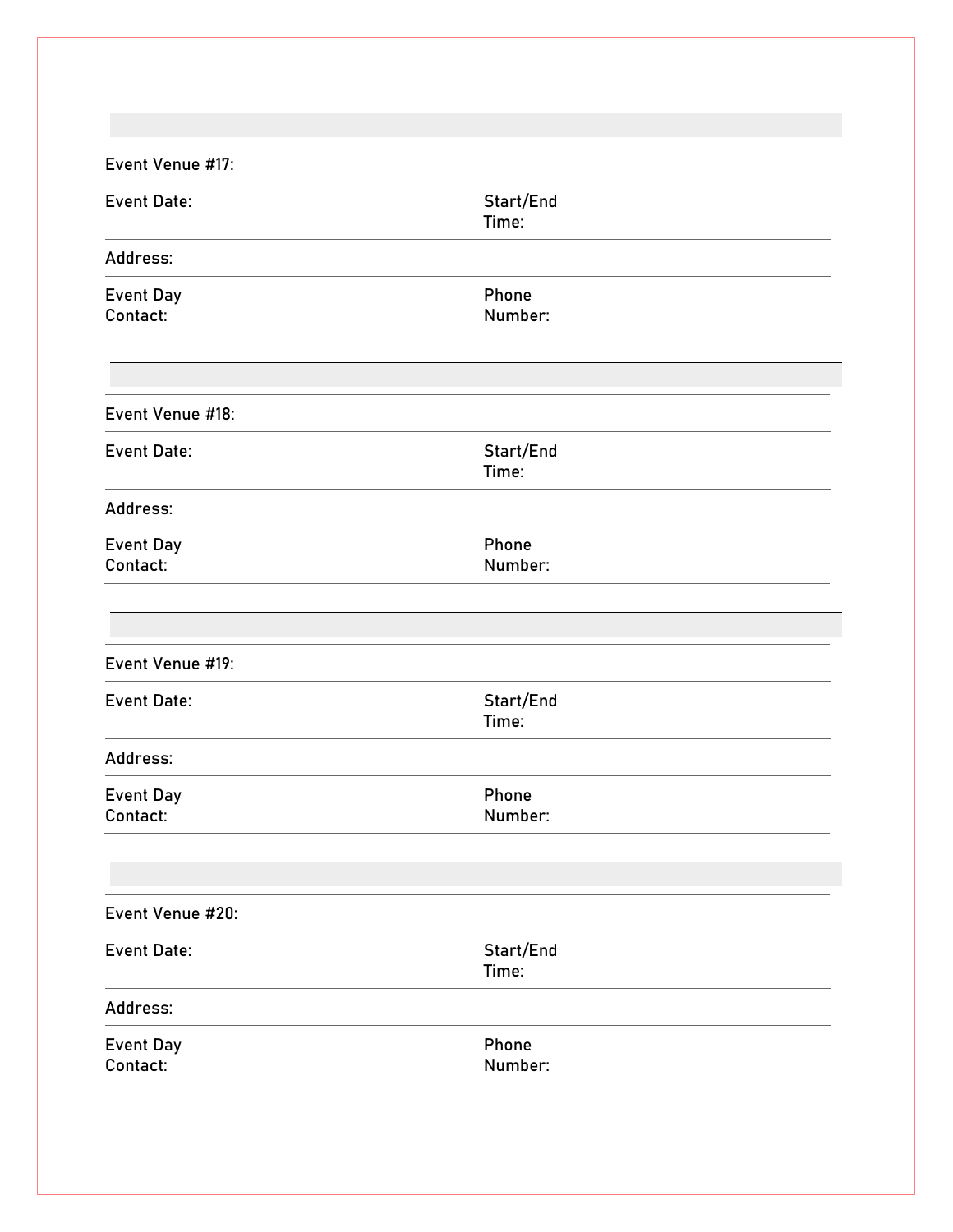#### **RESERVATION**

A signed contract and retainer fee are required to reserve the dates and times of the EVENT(S). If the EVENT(S) are rescheduled, postponed, or cancelled; or if there is a breach of contract by the CLIENT, the retainer fee is non-refundable and shall be liquidated damages to Daribug Photography & Design, LLC. The CLIENT shall also be responsible for payment for any of the Daribug Photography & Design, LLC materials charges incurred up to time of cancellation. The retainer fee will not be applied towards the total cost of the service to be rendered. The balance of the complete package agreement price must be paid before the end of the event(s). If final payment is not received, the Photographer will not be expected to attend said event(s) for full duration or deliver finished products.

#### **TRAVEL**

All travel expenses are based on the distance between the EVENT location(s) and the Daribug Photography & Design, LLC studio address. For all EVENT(S), the first \_\_ miles roundtrip of travel are included. All miles in excess of \_\_\_\_ miles roundtrip are charged at \$1 per mile.

EVENT SCHEDULE: The client agrees to confirm the schedule one-week prior to the EVENT(S). Notification of any changes in schedule or location must be made in a timely manner and confirmation of receipt must be obtained from the COMPANY by the CLIENT.

SAFETY: The COMPANY reserves to right to terminate coverage and leave the location of the EVENT(S) if the photographer from the COMPANY experiences inappropriate, threatening, hostile or offensive behavior from person(s) at the EVENT(S); or in the event that the safety of the photographer from the COMPANY is in question.

SHOOTING TIME / ADDITIONS: The CLIENT and the COMPANY agree that cooperation and punctuality are essential to accomplish the goals and wishes of all parties. Shooting commences at the scheduled start time and ends at the scheduled end time. If the CLIENT does not arrive at the appointed time for the EVENT(S), shooting will commence at the scheduled start time and end at the scheduled end time. All additional time beyond the scheduled end time will be billed to the CLIENT.

EXPENSES INCURRED: When applicable, the CLIENT is responsible for all travel, accommodation, meal and transport costs unless provided by the CLIENT. A light meal is required for events up to 6 hours for the Photographer. For events up to and past 8 hours a full course meal is required. If no meal is provided, it is understood that the Photographer will leave the event for 30 minutes to purchase a meal.

RESPONSIBILITIES: The COMPANY is not responsible for compromised coverage due to causes beyond the control of the COMPANY including but not limited to obtrusive guests, lateness of the CLIENT or guests, weather conditions, schedule complications, incorrect addresses provided to the COMPANY, rendering of decorations, or restrictions of the locations. The COMPANY is not responsible for backgrounds or lighting conditions which may negatively impact or restrict the photo coverage. The COMPANY is not held liable for missed coverage of any part of the EVENT(S). The COMPANY will not be held accountable for failure to deliver images of any individuals or any objects at the EVENT(S).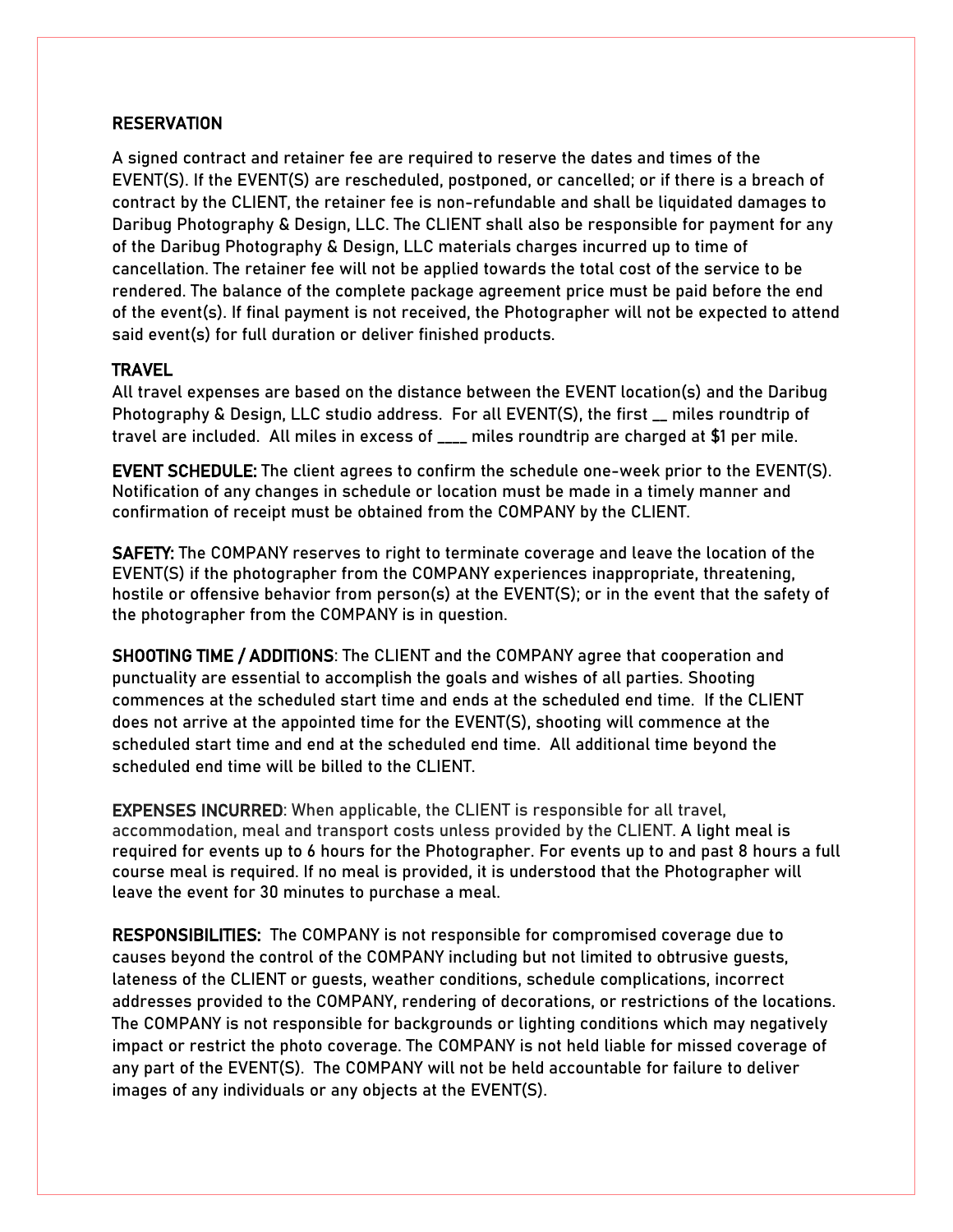VENUE AND LOCATION LIMITATIONS: The COMPANY is limited by the rules and guidelines of the location(s) and site management. The CLIENT agrees to accept the technical results of their imposition on the COMPANY. Negotiation with the officials for moderation of guidelines is the CLIENT's responsibility; the COMPANY will offer technical recommendations only.

PERMITS: The CLIENT is responsible for acquiring all permits and necessary permission for all locations on which the COMPANY will be performing services.

FILM and COPYRIGHTS: The photographs produced by the COMPANY are protected by Federal Copyright Law (all rights reserved) and may not be reproduced in any manner without the COMPANY's explicitly written permission. If the CLIENT has purchased an "Image DVD" from the COMPANY, upon final payment by the CLIENT, limited copyright ownership of the resulting images will be transferred to the CLIENT. If the CLIENT has purchased an "Image DVD" from the COMPANY, the COMPANY grants the CLIENT permission to share the images on social networking websites, with family and friends, and on vendor websites as long as the images remain unaltered and textual credit is explicitly given to the COMPANY. The CLIENT must obtain written permission from the COMPANY prior to publishing or selling the photographs.

MODEL RELEASE: The CLIENT hereby assigns the COMPANY the irrevocable and unrestricted right to use and publish photographs of the CLIENT or in which the CLIENT may be included, for editorial, trade, advertising, educational and any other purpose and in any manner and medium; to alter the same without restriction; and to copyright the same without restriction. The CLIENT releases all claim to profits that may arise from use of images.

LIMIT OF LIABILITY: In the unlikely event that the assigned photographer from the COMPANY is unable to perform to the guidelines of this contract due to an injury, illness, act of God, act of terrorism, or other cause beyond the control of the COMPANY, the COMPANY will make every effort to secure a replacement. If the situation should occur and a suitable replacement is not found, responsibility and liability is limited to the return of all payments received for the EVENT(S).

In the unlikely event that digital files have been lost, stolen, or destroyed for reasons beyond the COMPANY's control, including but not limited to camera, hard drive, or equipment malfunction, the COMPANY liability is limited to the return of all payments received for the EVENT(S). The limit of liability for a partial loss of originals shall be a prorated amount of the exposures lost based on the percentage of total number of originals. The COMPANY is not liable for the loss of images beyond the lesser of the final delivery of all products included in the package or one year.

CAPTURE AND DELIVERY: The COMPANY is not liable to deliver every image taken at the event. The determination of images delivered to the CLIENT is left to the discretion of the COMPANY.

POST PRODUCTION AND EDITING: The final post production and editing styles, effects, and overall look of the images are left to the discretion of the COMPANY.

PAYMENT SCHEDULE: The aforementioned \_\_\_\_% non-refundable retainer fee is due at the time of signing of agreement. The remaining balance is payable in full prior to or the day of the EVENT(S). In the event the CLIENT fails to remit payment as specified, the COMPANY shall have